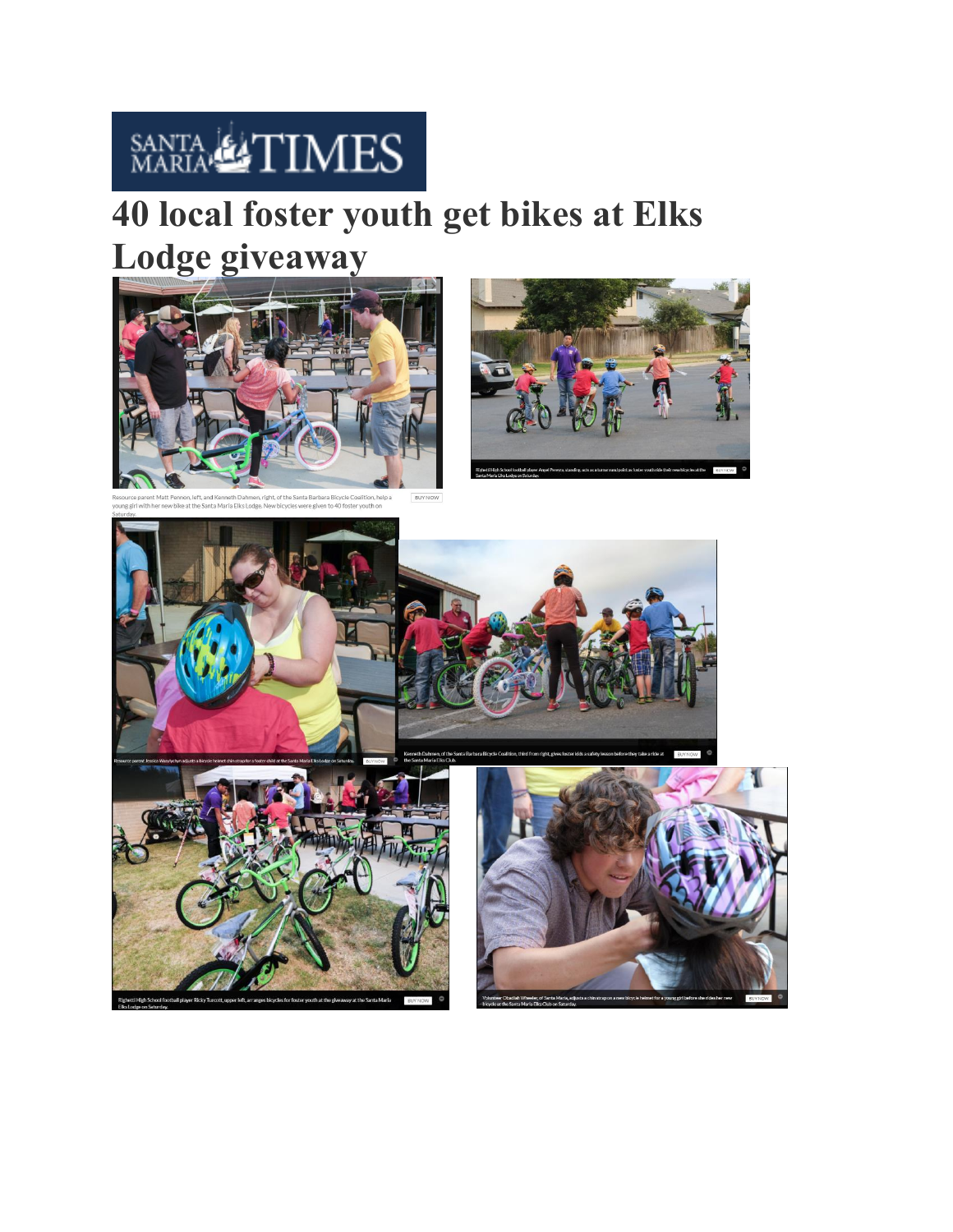

When it comes to aiding a community in need, especially children, the Santa Maria Elks is always the first to lend a hand, whether it's a community service event or bike giveaway.

And that's exactly what Saturday's bike clinic at the Elks Lodge was all about. Through a collaborative effort between the Santa Barbara Bicycle Coalition, Santa Barbara County Department of Social Services Our County Our Kids, Tailwinds Bicycle Club of Santa Maria and Santa Maria BICI Centro, 40 bicycles were given away to local foster youth from 3 to 11 years old.

"We put this together with the Elks Promise Grant," said Karen Feldpouch, 2016-17 exalted ruler. "The grant today funds each bike, and the promise is that the Elks will pledge to continue the grant for the next few years. It's our promise to the community that we'll continue to be involved.

As part of the event, student volunteers from Righetti High School helped assemble bikes. The Tailwinds provided each child with a new helmet and BICI Centro manned the bike safety clinic to teach the kids the basics of safe riding.

There are currently 425 children in foster care in Santa Barbara County, according to the Department of Social Services.